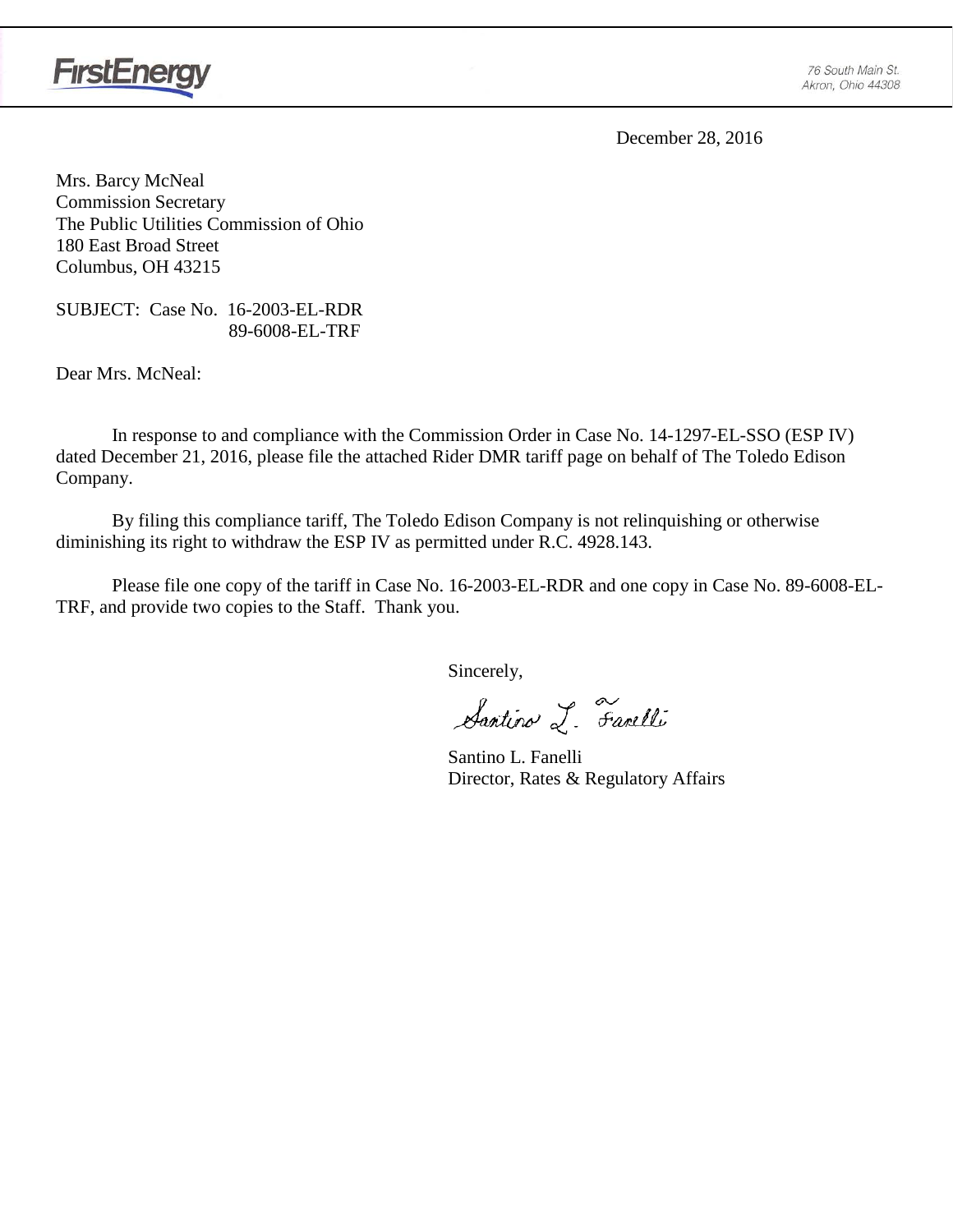#### **RIDER DMR Distribution Modernization Rider**

#### **APPLICABILITY:**

Applicable to any customer who receives electric service under the Company's rate schedules. This Distribution Modernization Rider (DMR) will be effective for service rendered beginning January 1, 2017. This Rider is not avoidable for customers during the period the customer takes electric generation service from a certified supplier.

The DMR charges will apply, by rate schedule, as follows:

## **RATE:**

| RS (all kWhs, per kWh)                                     |          | $0.3893$ ¢ |
|------------------------------------------------------------|----------|------------|
| GS (per kW of Billing Demand)<br>GS (all kWhs, per kWh)    | \$0.6275 | 0.1958c    |
| GP (per kW of Billing Demand)<br>GP (all kWhs, per kWh)    | \$0.7502 | 0.1958c    |
| GSU (per kVA of Billing Demand)<br>GSU (all kWhs, per kWh) | \$0.7050 | 0.1958c    |
| GT (per kVA of Billing Demand)<br>GT (all kWhs, per kWh)   | \$0.7516 | 0.1958c    |
| STL (all kWhs, per kWh)                                    |          | 0.1958c    |
| TRF (all kWhs, per kWh)                                    |          | 0.3523c    |
| POL (all kWhs, per kWh)                                    |          | 0.1958c    |

## **RIDER UPDATES:**

The charges contained in this Rider shall be updated on an annual basis. No later than December 1<sup>st</sup> of each year, the Company will file with the PUCO a request for approval of the Rider charges which, unless otherwise ordered by the PUCO, shall become effective on a service rendered basis on January 1st of each year.

Filed pursuant to Order dated December 21, 2016 in Case No. 14-1297-EL-SSO and Case No. 16-2003-EL-RDR